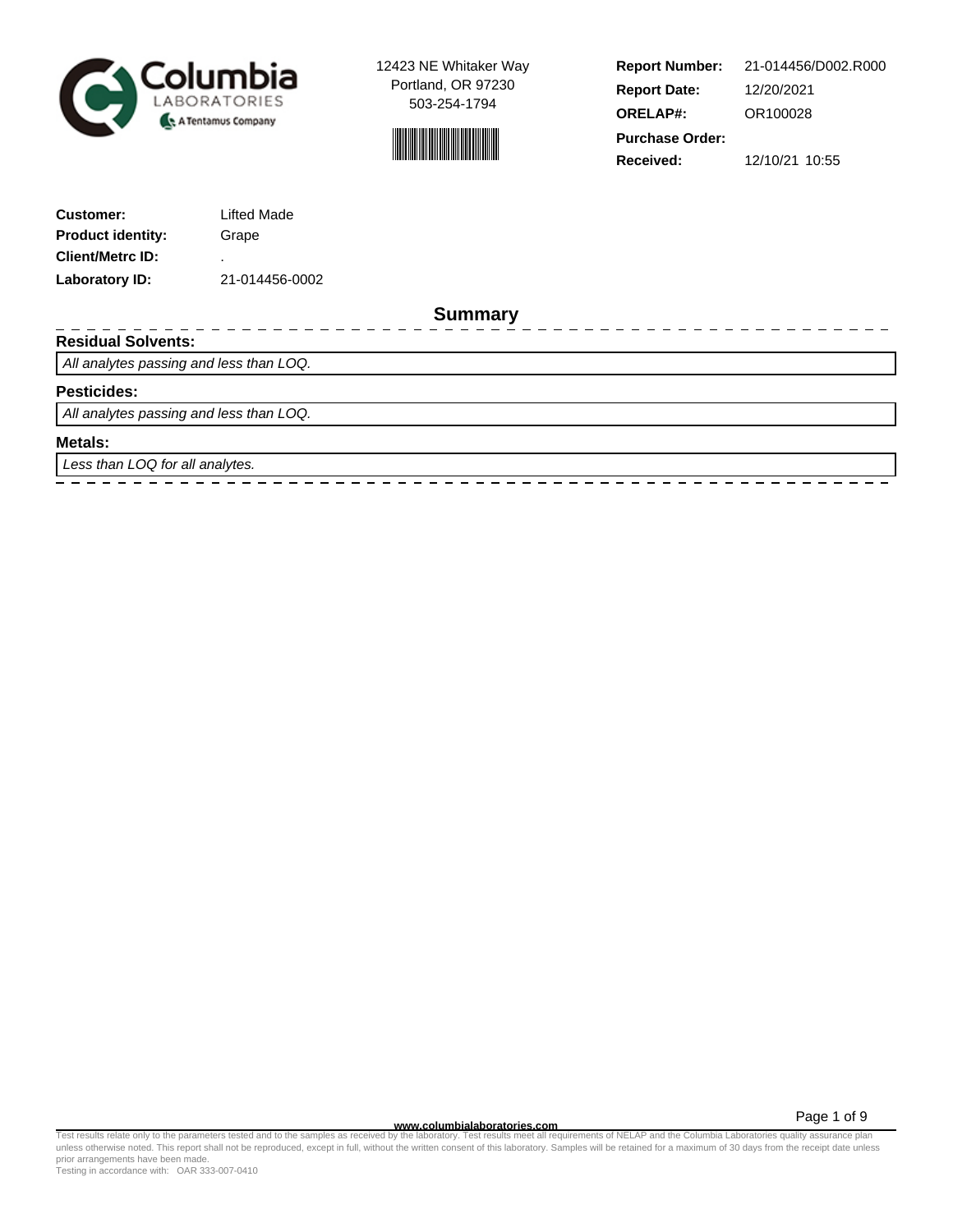



| <b>Report Number:</b>  | 21-014456/D002.R000 |
|------------------------|---------------------|
| <b>Report Date:</b>    | 12/20/2021          |
| <b>ORELAP#:</b>        | OR100028            |
| <b>Purchase Order:</b> |                     |
| Received:              | 12/10/21 10:55      |

| Customer:                   | Lifted Made<br>43360 N US HWY 41 Unit H<br>Zion Illinois 60099<br>United States of America (USA) |
|-----------------------------|--------------------------------------------------------------------------------------------------|
| <b>Product identity:</b>    | Grape                                                                                            |
| <b>Client/Metrc ID:</b>     |                                                                                                  |
| <b>Sample Date:</b>         |                                                                                                  |
| Laboratory ID:              | 21-014456-0002                                                                                   |
| <b>Evidence of Cooling:</b> | No                                                                                               |
| Temp:                       | 18 °C                                                                                            |
| <b>Relinquished by:</b>     | Fedex                                                                                            |

# **Sample Results**

| <b>Solvents</b>                 |         |      | <b>Method Residual Solvents by GC/MS</b> | <b>Batch 2111159</b><br>Units $\mu q/q$ |         |      | <b>Analyze 12/16/21 08:10 AM</b> |
|---------------------------------|---------|------|------------------------------------------|-----------------------------------------|---------|------|----------------------------------|
| Analyte                         | Result  |      | <b>Limits LOQ Status Notes</b>           | Analyte                                 | Result  |      | <b>Limits LOQ Status Notes</b>   |
| 1.2-Dichloroethane <sup>t</sup> | $<$ LOQ |      | 1.00                                     | 2-Propanol (IPA)                        | $<$ LOQ | 5000 | 200                              |
| Acetone                         | $<$ LOQ | 5000 | 200                                      | Acetonitrile                            | $<$ LOQ | 410  | 100                              |
| Benzene                         | $<$ LOQ | 1.00 | 1.00                                     | Chloroform <sup>+</sup>                 | $<$ LOQ | 1.00 | 1.00                             |
| Ethyl acetate                   | $<$ LOQ | 5000 | 200                                      | Ethyl ether                             | $<$ LOQ | 5000 | 200                              |
| Ethylene oxide                  | $<$ LOQ | 1.00 | 1.00                                     | m,p-Xylene                              | $<$ LOQ |      | 200                              |
| Methanol                        | $<$ LOQ | 3000 | 200                                      | Methylene chloride                      | $<$ LOQ | 1.00 | 1.00                             |
| n-Butane                        | $<$ LOQ | 5000 | 200                                      | n-Heptane                               | $<$ LOQ | 5000 | 200                              |
| n-Hexane                        | $<$ LOQ | 290  | 30.0                                     | n-Pentane                               | $<$ LOQ | 5000 | 200                              |
| o-Xylene                        | $<$ LOQ |      | 200                                      | Propane                                 | $<$ LOQ | 5000 | 200                              |
| Toluene                         | $<$ LOQ | 890  | 100                                      | <b>Total Xylenes</b>                    | $<$ LOQ | 2170 | 400                              |
| Trichloroethylene <sup>t</sup>  | $<$ LOQ | 1.00 | 1.00                                     |                                         |         |      |                                  |

**WWW.columbialaboratories.com**<br>unless otherwise noted. This report shall not be reproduced, except in full, without the written consent of this laboratory. Test results meet all requirements of NELAP and the Columbia Labor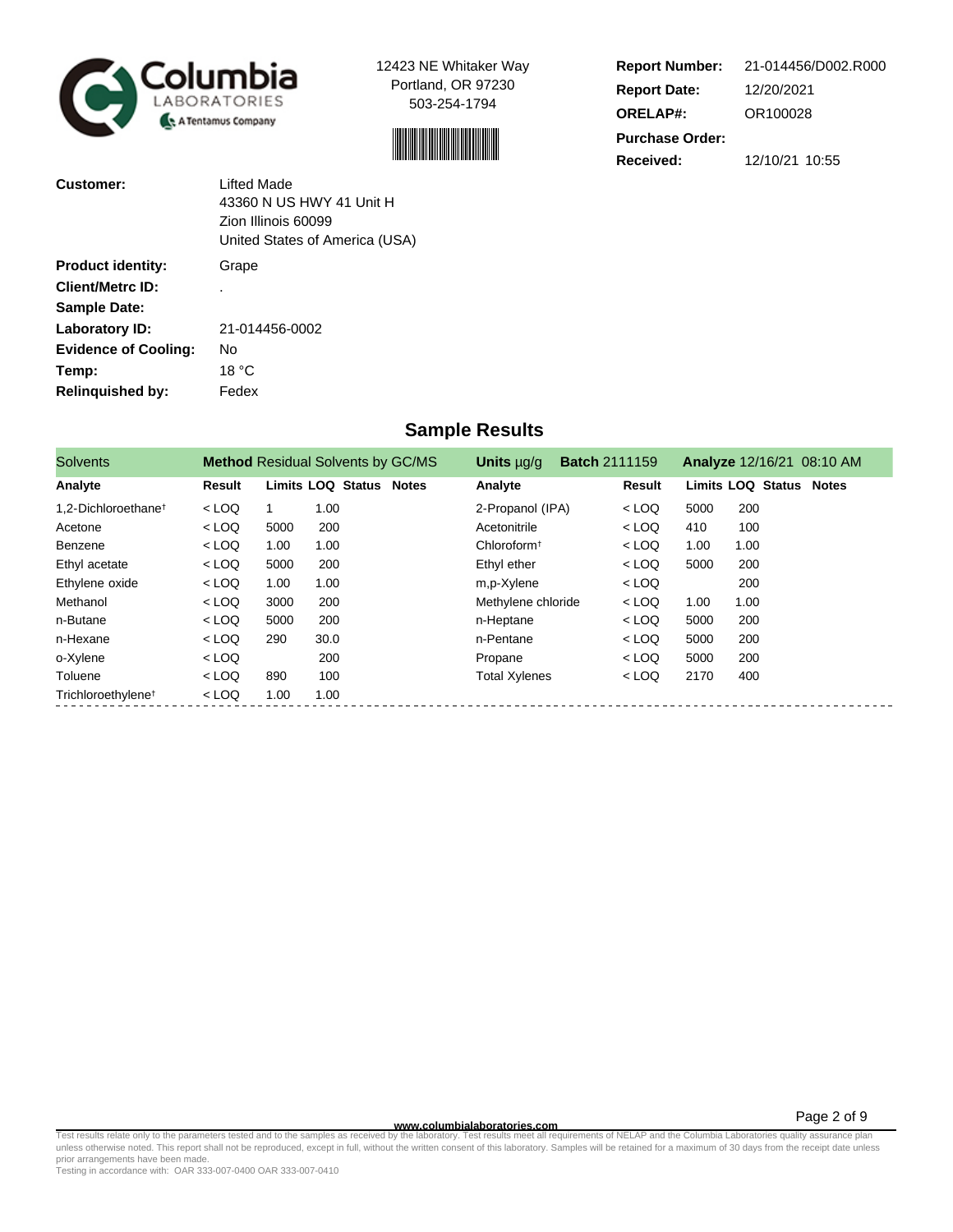



**Report Number: Report Date: ORELAP#:** 12/20/2021 OR100028 **Received:** 12/10/21 10:55 **Purchase Order:** 21-014456/D002.R000

| <b>Pesticides</b>   |                        |         | <b>Method In-house method by LC MS/MS</b> |              |         | Units mg/kg Batch 2111206 |          |                     |       | Analyze 12/17/21 11:53 AM      |                     |   |
|---------------------|------------------------|---------|-------------------------------------------|--------------|---------|---------------------------|----------|---------------------|-------|--------------------------------|---------------------|---|
| Analyte             | and GC MS/MS<br>Result |         | <b>Limits LOQ Status Notes</b>            |              |         | Analyte                   |          | Result              |       | <b>Limits LOQ Status Notes</b> |                     |   |
| Abamectin           | $<$ LOQ                |         | 0.300 0.100                               |              |         | Acephate                  |          | $<$ LOQ             | 5.00  | 0.100                          |                     |   |
| Acequinocyl         | $<$ LOQ                | 4.00    | 0.100                                     |              |         | Acetamiprid               |          | $<$ LOQ             | 5.00  | 0.100                          |                     |   |
| Aldicarb            | $<$ LOQ                | 0.100   | 0.100                                     |              |         | Azoxystrobin              |          | $<$ LOQ             | 40.0  | 0.100                          |                     |   |
| <b>Bifenazate</b>   | < LOQ                  | 5.00    | 0.100                                     |              |         | <b>Bifenthrin</b>         |          | $<$ LOQ             | 0.500 | 3.00                           |                     |   |
| <b>Boscalid</b>     | < LOQ                  | 10.0    | 0.100                                     |              |         | Captan                    |          | $<$ LOQ             | 5.00  | 0.700                          |                     |   |
| Carbaryl            | $<$ LOQ                | 0.500   | 0.500                                     |              |         | Carbofuran                |          | $<$ LOQ             | 0.100 | 0.100                          |                     |   |
| Chlorantraniliprole | $<$ LOQ                | 40.0    | 3.00                                      |              |         | Chlordane                 |          | $<$ LOQ             | 0.1   | 0.100                          |                     |   |
| Chlorfenapyr        | $<$ LOQ                | 0.100   | 0.100                                     |              |         | Chlorpyrifos              |          | $<$ LOQ             | 0.100 | 0.100                          |                     |   |
| Clofentezine        | < LOQ                  | 0.500   | 0.100                                     |              |         | Coumaphos                 |          | $<$ LOQ             | 0.100 | 0.100                          |                     |   |
| Cyfluthrin          | $<$ LOQ                | 1.00    | 2.00                                      |              |         | Cypermethrin              |          | $<$ LOQ             | 1.00  | 1.00                           |                     |   |
| Daminozide          | $<$ LOQ                | 0.100   | 0.100                                     |              |         | <b>Diazinon</b>           |          | $<$ LOQ             | 0.200 | 0.100                          |                     |   |
| <b>Dichlorvos</b>   | $<$ LOQ                | 0.100   | 0.100                                     |              |         | Dimethoate                |          | $<$ LOQ             | 0.100 | 0.100                          |                     |   |
| Dimethomorph        | $<$ LOQ                | 20.0    | 2.00                                      |              |         | Ethoprophos               |          | $<$ LOQ             | 0.100 | 0.100                          |                     |   |
| Etofenprox          | < LOQ                  | 0.100   | 0.100                                     |              |         | Etoxazole                 |          | $<$ LOQ             | 1.50  | 0.100                          |                     |   |
| Fenhexamid          | $<$ LOQ                | 10.0    | 0.100                                     |              |         | Fenoxycarb                |          | $<$ LOQ             | 0.100 | 0.100                          |                     |   |
| Fenpyroximate       | $<$ LOQ                | 2.00    | 0.100                                     |              |         | Fipronil                  |          | $<$ LOQ             | 0.100 | 0.100                          |                     |   |
| Flonicamid          | < LOQ                  | 2.00    | 0.100                                     |              |         | Fludioxonil               |          | $<$ LOQ             | 30.0  | 0.100                          |                     |   |
| Hexythiazox         | < LOQ                  | 2.00    | 0.100                                     |              |         | Imazalil                  |          | $<$ LOQ             | 0.100 | 0.100                          |                     |   |
| Imidacloprid        | $<$ LOQ                | 3.00    | 3.00                                      |              |         | Kresoxim-methyl           |          | $<$ LOQ             | 1.00  | 0.100                          |                     |   |
| Malathion           | $<$ LOQ                | 5.00    | 0.500                                     |              |         | Metalaxyl                 |          | $<$ LOQ             | 15.0  | 2.00                           |                     |   |
| Methiocarb          | $<$ LOQ                | 0.100   | 0.100                                     |              |         | Methomyl                  |          | $<$ LOQ             | 0.100 | 1.00                           |                     |   |
| Mevinphos           | $<$ LOQ                | 0.100   | 0.100                                     |              |         | Myclobutanil              |          | $<$ LOQ             | 9.00  | 0.100                          |                     |   |
| Naled               | $<$ LOQ                | 0.500   | 0.100                                     |              |         | Oxamyl                    |          | $<$ LOQ             | 0.200 | 0.500                          |                     |   |
| Paclobutrazole      | $<$ LOQ                | 0.100   | 0.100                                     |              |         | Parathion-Methyl          |          | $<$ LOQ             | 0.100 | 0.100                          |                     |   |
| Permethrin          | $<$ LOQ                | 20.0    | 0.500                                     |              |         | Phosmet                   |          | $<$ LOQ             | 0.200 | 0.100                          |                     |   |
| Piperonyl butoxide  | < LOQ                  | 8.00    | 3.00                                      |              |         | Prallethrin               |          | $<$ LOQ             | 0.400 | 0.100                          |                     |   |
| Propiconazole       | $<$ LOQ                | 20.0    | 0.100                                     |              |         | Propoxur                  |          | $<$ LOQ             | 0.100 | 0.100                          |                     |   |
| Pyrethrins (total)  | $<$ LOQ                | 1.00    | 0.500                                     |              |         | Pyridaben                 |          | $<$ LOQ             | 3.00  | 0.100                          |                     |   |
| Quintozene          | $<$ LOQ                | 0.200   | 0.100                                     |              |         | Spinetoram                |          | $<$ LOQ             | 3.00  | 0.100                          |                     |   |
| Spinosad            | < LOQ                  | 3.00    | 0.100                                     |              |         | Spiromesifen              |          | $<$ LOQ             | 12.0  | 0.100                          |                     |   |
| Spirotetramat       | $<$ LOQ                | 13.0    | 0.100                                     |              |         | Spiroxamine               |          | $<$ LOQ             | 0.100 | 0.100                          |                     |   |
| Tebuconazole        | < LOQ                  | 2.00    | 0.100                                     |              |         | Thiacloprid               |          | $<$ LOQ             | 0.100 | 0.100                          |                     |   |
| Thiamethoxam        | $<$ LOQ                | 4.50    | 3.00                                      |              |         | Trifloxystrobin           |          | $<$ LOQ             | 30.0  | 0.100                          |                     |   |
| <b>Metals</b>       |                        |         |                                           |              |         |                           |          |                     |       |                                |                     |   |
| Analyte             |                        | Result  | Limits                                    | <b>Units</b> | LOQ     | <b>Batch</b>              | Analyze  | Method              |       |                                | <b>Status Notes</b> |   |
| Arsenic             |                        | $<$ LOQ | 0.20                                      | mg/kg        | 0.00870 | 2111198                   | 12/16/21 | AOAC 2013.06 (mod.) |       |                                | pass                | Χ |

# Cadmium < LOQ 0.20 mg/kg 0.00870 2111198 12/16/21 AOAC 2013.06 (mod.) pass X Lead < LOQ 0.50 mg/kg 0.00870 2111198 12/16/21 AOAC 2013.06 (mod.) pass X Mercury < LOQ 0.10 mg/kg 0.00435 2111198 12/16/21 AOAC 2013.06 (mod.) pass X

### **www.columbialaboratories.com**

Page 3 of 9

Test results relate only to the parameters tested and to the samples as received by the laboratory. Test results meet all requirements of NELAP and the Columbia Laboratories quality assurance plan<br>unless otherwise noted. T prior arrangements have been made.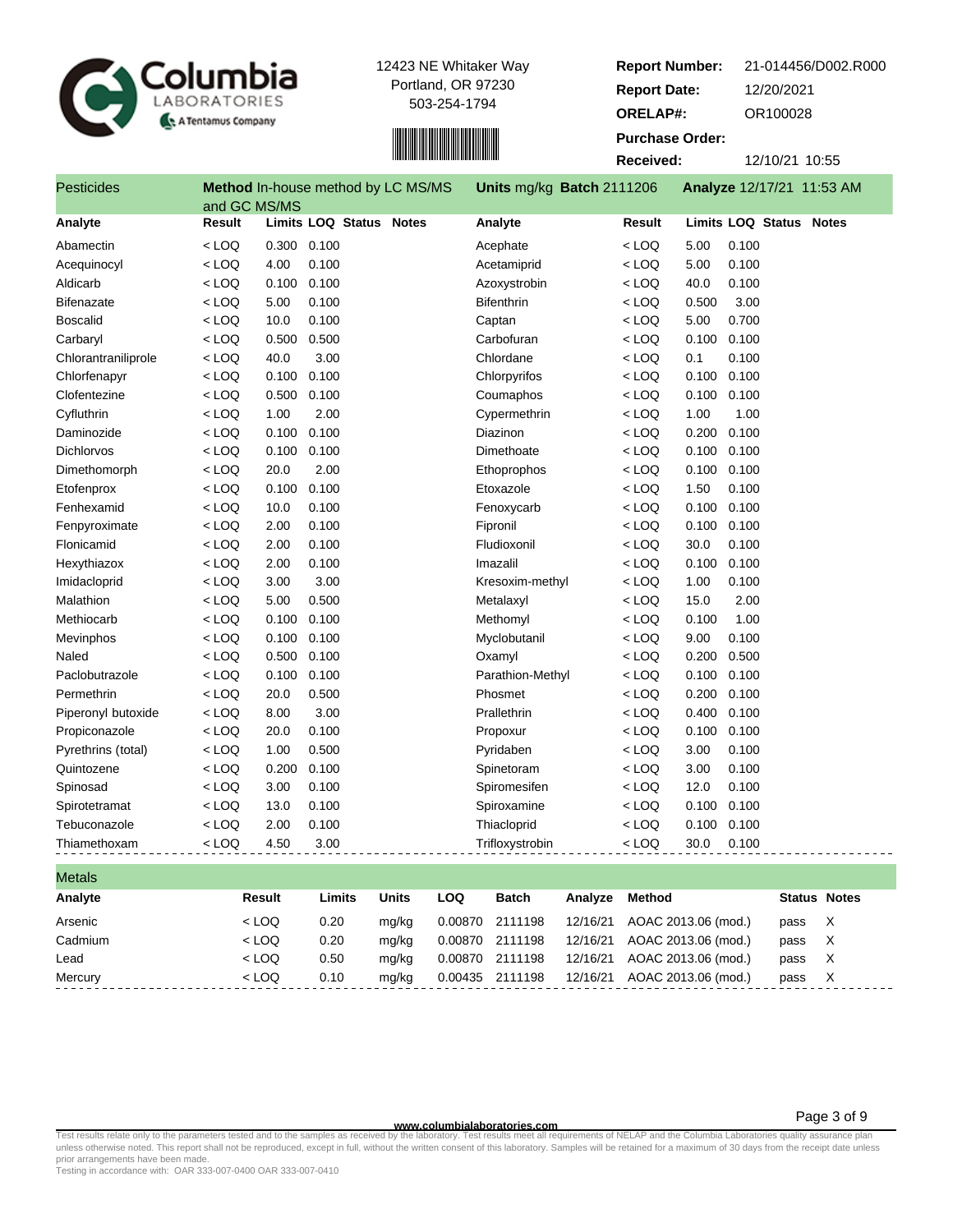



**Report Number: Report Date: ORELAP#:** 12/20/2021 OR100028 **Received:** 12/10/21 10:55 **Purchase Order:** 21-014456/D002.R000

These test results are representative of the individual sample selected and submitted by the client.

## **Abbreviations**

 **Limits:** Action Levels per OAR-333-007-0400, OAR-333-007-0210, OAR-333-007-0220, CCR title 16-division 42. BCC-section 5723

**Limit(s) of Quantitation (LOQ):** The minimum levels, concentrations, or quantities of a target variable (e.g., target analyte) that can be reported with a specified degree of confidence.

† = Analyte not NELAP accredited.

## **Units of Measure**

 µg/g = Microgram per gram mg/kg = Milligram per kilogram = parts per million (ppm) % wt =  $\mu$ g/g divided by 10,000

**Glossary of Qualifiers** X: Not ORELAP accredited.

Approved Signatory

Derrick Tanner General Manager

**www.columbialaboratories.com**

Page 4 of 9

Test results relate only to the parameters tested and to the samples as received by the laboratory. Test results meet all requirements of NELAP and the Columbia Laboratories quality assurance plan<br>unless otherwise noted. T prior arrangements have been made.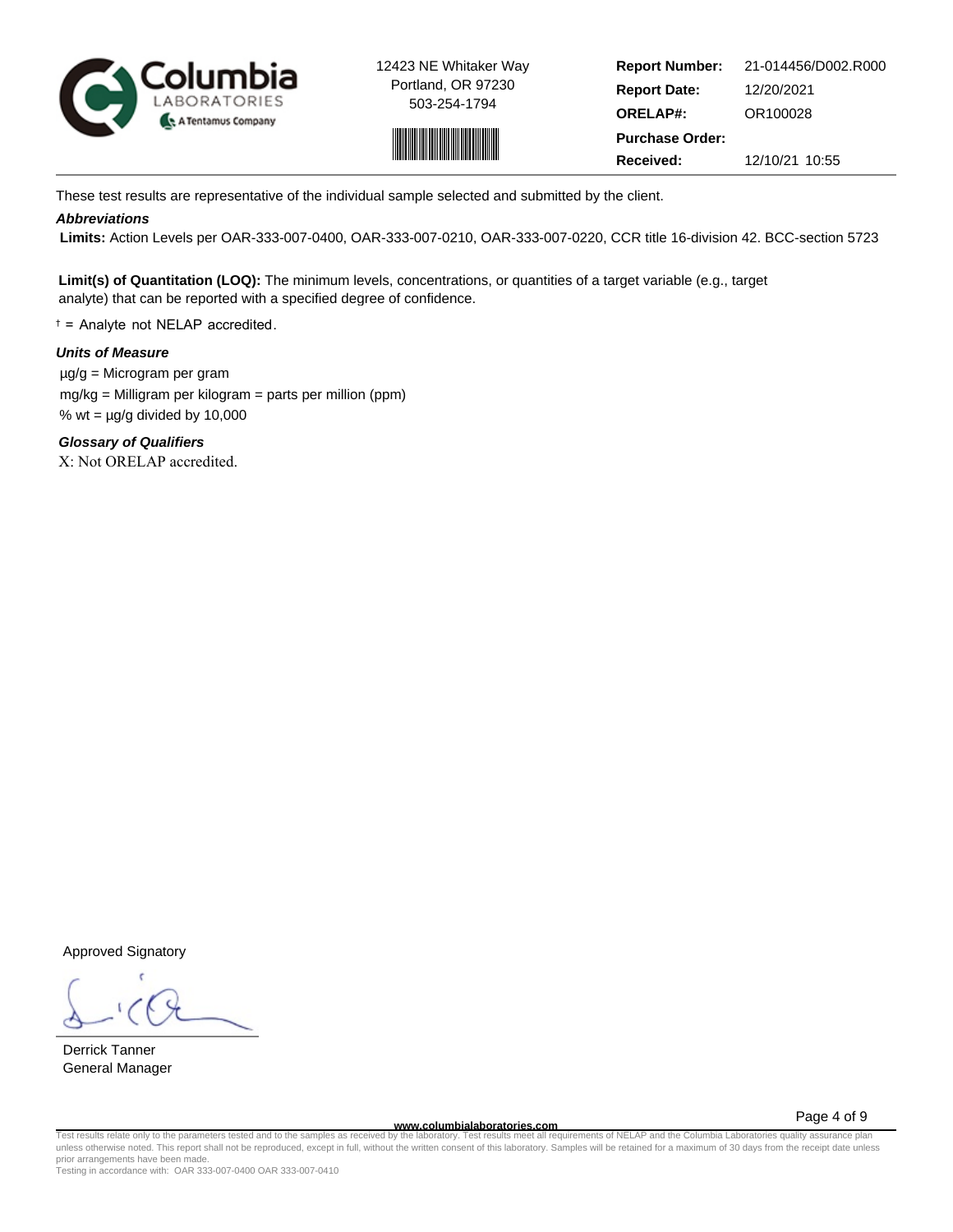



**Report Number: Report Date: ORELAP#:** 12/20/2021 OR100028 **Received:** 12/10/21 10:55 **Purchase Order:** 21-014456/D002.R000

Revision: Document ID: Legacy ID: Effective:

| <b>Laboratory Quality Control Results</b> |                |                          |                |              |               |                                  |                   |                  |    |        |              |  |
|-------------------------------------------|----------------|--------------------------|----------------|--------------|---------------|----------------------------------|-------------------|------------------|----|--------|--------------|--|
| <b>Residual Solvents</b>                  |                |                          |                |              |               |                                  | <b>Batch ID:</b>  | 2111159          |    |        |              |  |
| <b>Method Blank</b>                       |                |                          |                |              |               | <b>Laboratory Control Sample</b> |                   |                  |    |        |              |  |
| Analyte                                   | Result         |                          | LOQ            | <b>Notes</b> | <b>Result</b> | Spike                            | <b>Units</b>      | % Rec            |    | Limits | <b>Notes</b> |  |
| Propane                                   | ND             |                          | 200            |              | 107           | 948                              | µg/g              | 112.9            | 70 |        | 130          |  |
| sobutane                                  | <b>ND</b>      | ć                        | 200            |              | 1200          | 1260                             | µg/g              | 95.2             | 70 |        | 130          |  |
| <b>Butane</b>                             | <b>ND</b>      | ż                        | 200            |              | 1190          | 1260                             | ug/g              | 94.4             | 70 |        | 130          |  |
| 2-Dimethylpropane                         | ND             | ś                        | 200            |              | 2010          | 1600                             | µg/g              | 125.6            | 70 |        | 130          |  |
| Methanol                                  | <b>ND</b>      | $\overline{\phantom{a}}$ | 200            |              | 1700          | 1610                             | µg/g              | 105.6            | 70 |        | 130          |  |
| Ethylene Oxide                            | <b>ND</b>      | $\hat{~}$                | 30             |              | 10            | 95.7                             | ug/g              | 111.8            | 70 |        | 130          |  |
| 2-Methylbutane                            | <b>ND</b>      | k                        | 200            |              | 1790          | 1630                             | µg/g              | 109.8            | 70 |        | 130          |  |
| Pentane                                   | <b>ND</b>      | ≺                        | 200            |              | 1810          | 1610                             | µg/g              | 112.4            | 70 |        | 130          |  |
| Ethanol                                   | <b>ND</b>      | ż                        | 200            |              | 1930          | 163                              |                   | 118.4            | 70 |        | 130          |  |
| Ethyl Ether                               | <b>ND</b>      | $\epsilon$               | 200            |              | 1730          | 1610                             | $\mu$ g/g<br>µg/g | 107.             | 70 |        | 130          |  |
|                                           | <b>ND</b>      | k                        | 30             |              | 195           |                                  |                   |                  | 70 |        | 130          |  |
| 2,2-Dimethylbutane                        | <b>ND</b>      | $\overline{a}$           | 200            |              | 1860          | 16                               | µg/g              | 118.2<br>115.5   | 70 |        | 130          |  |
| Acetone                                   |                |                          |                |              |               | 1610                             | µg/g              |                  |    |        |              |  |
| -Propanol                                 | <b>ND</b>      | $\overline{\phantom{a}}$ | 200            |              | 1950          | 1610                             | ug/g              | 121.1            | 70 |        | 130          |  |
| Ethyl Formate                             | <b>ND</b>      | k                        | 500            |              | 1450          | 1620                             | µg/g              | 89.5             | 70 |        | 130          |  |
| Acetonitrile                              | <b>ND</b>      | ż                        | 100            |              | 62            | 498                              | µg/g              | 124.9            | 70 |        | 130          |  |
| Methyl Acetate                            | <b>ND</b>      | $\epsilon$               | 500            |              | 1820          | 1810                             | µg/g              | 100.6            | 70 |        | 130          |  |
| 2,3-Dimethylbutane                        | <b>ND</b>      | $\,<$                    | 30             |              | 17            | 162                              | µg/g              | 105.6            | 70 |        | 130          |  |
| Dichloromethane                           | <b>ND</b>      | ż                        | 60             |              | 555           | 498                              | $\mu$ g/g         | 111.4            | 70 |        | 130          |  |
| 2-Methylpentane                           | <b>ND</b>      | k                        | 30             |              | 199           | 167                              | µg/g              | 119.2            | 70 |        | 130          |  |
| <b>MTBE</b>                               | <b>ND</b>      | $\epsilon$               | 500            |              | 1750          | 1610                             | µg/g              | 108.7            | 70 |        | 130          |  |
| -Methylpentane                            | ND             | ż                        | 30             |              | 21            | 179                              | µg/g              | 117.9            | 70 |        | 130          |  |
| Hexane                                    | <b>ND</b>      | ć                        | 30             |              | 171           | 164                              | µg/g              | 104.3            | 70 |        | 130          |  |
| I-Propanol                                | <b>ND</b>      | $\hat{~}$                | 500            |              | 1960          | 1620                             | µg/g              | 121.0            | 70 |        | 130          |  |
| Aethylethylketone                         | <b>ND</b>      | ż                        | 500            |              | 1790          | 177                              | µg/g              | 1011             | 70 |        | 130          |  |
| Ethyl acetate                             | <b>ND</b>      | ż                        | 200            |              | 1710          | 1620                             | µg/g              | 1056             | 70 |        | 130          |  |
| 2-Butanol                                 | <b>ND</b>      | $\epsilon$               | 200            |              | 1740          | 1600                             | ug/g              | 108.8            | 70 |        | 130          |  |
| etrahydrofuran                            | ND             | ż                        | 100            |              | 547           | 500                              | µg/g              | 109.4            | 70 |        | 130          |  |
| Eyclohexane                               | <b>ND</b>      | ≺                        | 200            |              | 1690          | 1610                             | µg/g              | 105.0            | 70 |        | 130          |  |
| 2-methyl-1-propanol                       | <b>ND</b>      | $\hat{~}$                | 500            |              | 1730          | 161                              | µg/g              | 107.5            | 70 |        | 130          |  |
| Benzene                                   | ND             | ż                        | $\mathbf{1}$   |              | 6.6           | 5.62                             | µg/g              | 117.             | 70 |        | 130          |  |
| sopropyl Acetate                          | ND             | $\epsilon$               | 200            |              | 1980          | 1610                             | $\mu$ g/g         | 123.0            | 70 |        | 130          |  |
| Heptane                                   | <b>ND</b>      | $\hat{~}$                | 200            |              | 1830          | 1610                             | µg/g              | 113.7            | 70 |        | 130          |  |
| -Butanol                                  | <b>ND</b>      | ć                        | 500            |              | 1820          | 1620                             | µg/g              | 112.             | 70 |        | 130          |  |
|                                           | <b>ND</b>      | ć                        | 500            |              | 1910          |                                  |                   |                  | 70 |        | 130          |  |
| <b>Propyl Acetate</b><br>4-Dioxane        | <b>ND</b>      | $\overline{a}$           | 100            |              |               | 1620<br>50                       | µg/g              | 117.9<br>105.0   | 70 |        | 130          |  |
|                                           |                |                          |                |              | 527           |                                  | µg/g              |                  |    |        |              |  |
| -Ethoxyethanol                            | <b>ND</b>      | ż                        | 30             |              | 176           | 164                              | ug/g              | 107.             | 70 |        | 130          |  |
| Methylisobutylketone                      | <b>ND</b>      | $\,<$                    | 500            |              | 1890          | 1620                             | µg/g              | 116.7            | 70 |        | 130          |  |
| 3-Methyl-1-butanol                        | <b>ND</b>      | $\hat{~}$                | 500            |              | 1850          | 162                              | µg/g              | 114.2            | 70 |        | 130          |  |
| thylene Glycol                            | <b>ND</b>      | ć                        | 200            |              | 520           | 502                              | µg/g              | 103.             | 70 |        | 130          |  |
| Toluene                                   | <b>ND</b>      | ≺                        | 200            |              | 434           | 488                              | µg/g              | 88.9             | 70 |        | 130          |  |
| sobutyl Acetate                           | <b>ND</b>      | ż                        | 500            |              | 1750          | 1700                             | $\mu$ g/g         | 102.9            | 70 |        | 130          |  |
| I-Pentanol                                | <b>ND</b>      | ć                        | 500            |              | 1700          | 1630                             | µg/g              | 104.3            | 70 |        | 130          |  |
| <b>Butyl Acetate</b>                      | <b>ND</b>      | ć                        | 500            |              | 1840          | 1660                             | µg/g              | 110.8            | 70 |        | 130          |  |
| Ethylbenzene                              | ND <sub></sub> | ż                        | 200            |              | 837           | 96                               | µg/g              | 86.              | 70 |        | 130          |  |
| m,p-Xylene                                | <b>ND</b>      | $\hat{~}$                | 200            |              | 863           | 990                              | µg/g              | 87.2             | 70 |        | 130          |  |
| b-Xylene                                  | <b>ND</b>      | $\overline{\phantom{a}}$ | 200            |              | 819           | 971                              | µg/g              | 84.3             | 70 |        | 130          |  |
| Cumene                                    | <b>ND</b>      | ż                        | 30             |              | 14            | 179                              | µg/g              | 82.1             | 70 |        | 130          |  |
| Anisole                                   | <b>ND</b>      | $\epsilon$               | 500            |              | 1490          | 1650                             | µg/g              | 90.3             | 70 |        | 130          |  |
| DMSO                                      | <b>ND</b>      | $\,<$                    | 500            |              | 1630          | 1630                             | ug/g              | 100.0            | 70 |        | 130          |  |
| ,2-dimethoxyethane                        | <b>ND</b>      | k                        | 50             |              | 192           | 18                               | $\mu$ g/g         | 104 <sub>5</sub> | 70 |        | 130          |  |
| Triethylamine                             | <b>ND</b>      | $\epsilon$               | 500            |              | 1720          | 1620                             | µg/g              | 106.2            | 70 |        | 130          |  |
| N,N-dimethylformamide                     | ND             | ć                        | 150            |              | 497           | 495                              | µg/g              | 100.4            | 70 |        | 130          |  |
| N,N-dimethylacetamide                     | ND             | ż                        | 150            |              | 544           | 502                              | µg/g              | 108.4            | 70 |        | 130          |  |
| Pyridine                                  | <b>ND</b>      | k                        | 50             |              | 166           | 186                              | µg/g              | 89.2             | 70 |        | 130          |  |
| 1,2-Dichloroethane                        | <b>ND</b>      | $\hat{~}$                | $\mathbf 1$    |              | 1.02          |                                  | µg/g              | 102.0            | 70 |        | 130          |  |
| hloroform                                 | <b>ND</b>      | ż                        | $\overline{1}$ |              | 0.926         |                                  | µg/g              | 92.6             | 70 |        | 130          |  |
| Trichloroethylene                         | <b>ND</b>      | ć                        | $\mathbf{1}$   |              | 0.827         |                                  | µg/g              | 82:              | 70 |        | 130          |  |
| Ethylene Oxide                            | <b>ND</b>      | $\epsilon$               | $\mathbf 1$    |              | 1.09          |                                  | ug/g              | 109.0            | 70 |        | 130          |  |
| Dichloromethane                           | ND             | ć                        | $\mathbf{1}$   |              | 0.897         |                                  | µg/g              | 89.2             | 70 |        | 130          |  |
|                                           | <b>ND</b>      |                          |                |              | 0.827         | 1                                |                   |                  |    |        | 130          |  |
| Benzene                                   |                | ≺                        | $\mathbf{1}$   |              |               |                                  | ug/g              | 82.7             | 70 |        |              |  |

**WWW.columbialaboratories.com**<br>unless otherwise noted. This report shall not be reproduced, except in full, without the written consent of this laboratory. Test results meet all requirements of NELAP and the Columbia Labor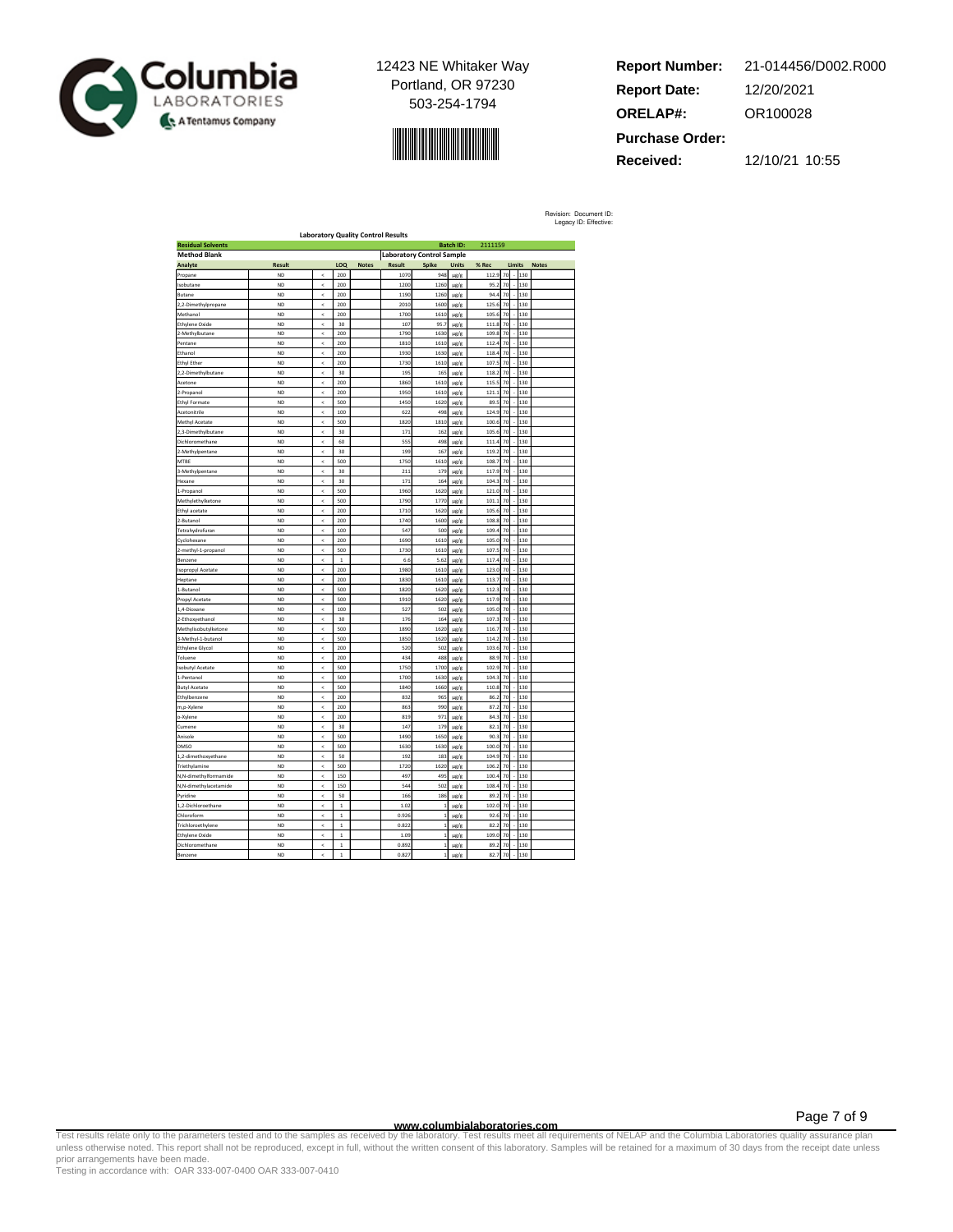

$$
\mathcal{L}^{\text{max}}_{\text{max}}
$$

**Report Number: Report Date: ORELAP#:** 12/20/2021 OR100028 **Received:** 12/10/21 10:55 **Purchase Order:** 21-014456/D002.R000

Revision: Document ID: Legacy ID: Effective:

| QC - Sample Duplicate<br>Analyte |                        | <b>Result Org. Result</b> |                | <b>LOQ Units</b>  | <b>RPD</b>     | <b>Limits</b> | Sample ID: 21-014444-0003<br>Accept/Fail | <b>Notes</b> |
|----------------------------------|------------------------|---------------------------|----------------|-------------------|----------------|---------------|------------------------------------------|--------------|
|                                  | ND <sub></sub>         | <b>ND</b>                 | 200            |                   | 0 <sub>0</sub> | 20            |                                          |              |
| Propane                          | <b>ND</b>              | <b>ND</b>                 | 200            | ug/g              |                |               | Acceptable                               |              |
| sobutane<br>Butane               | <b>ND</b>              | ND                        | 200            | ug/g<br>$\mu$ g/g | 0.0<br>0.0     | < 20<br>< 20  | Acceptable<br>Acceptable                 |              |
| 2,2-Dimethylpropane              | <b>ND</b>              | <b>ND</b>                 | 200            | $\mu$ g/g         | 0.0            | < 20          | Acceptable                               |              |
| Methanol                         | <b>ND</b>              | <b>ND</b>                 | 200            | ue/e              | 0.0            | < 20          | Acceptable                               |              |
| Ethylene Oxide                   | <b>ND</b>              | ND                        | 30             | ug/g              | 0.0            | < 20          | Acceptable                               |              |
| 2-Methylbutane                   | <b>ND</b>              | <b>ND</b>                 | 200            | ug/g              | 0.0            | < 20          | Acceptable                               |              |
| Pentane                          | <b>ND</b>              | ND                        | 200            | µg/g              | 0.0            | < 20          | Acceptable                               |              |
| Ethanol                          | <b>ND</b>              | <b>ND</b>                 | 200            | $\mu$ g/g         | 0.0            | < 20          | Acceptable                               |              |
| Ethyl Ether                      | <b>ND</b>              | ND                        | 200            | ug/g              | 0.0            | < 20          | Acceptable                               |              |
| 2-Dimethylbutane                 | <b>ND</b>              | ND                        | 30             | ug/g              | 0.0            | < 20          | Acceptable                               |              |
| Acetone                          | <b>ND</b>              | ND                        | 200            | ug/g              | 0.0            | < 20          | Acceptable                               |              |
| 2-Propanol                       | <b>ND</b>              | ND                        | 200            | $\mu$ g/g         | 0.0            | < 20          | Acceptable                               |              |
| <b>Ethyl Formate</b>             | <b>ND</b>              | <b>ND</b>                 | 500            | ug/g              | 0.0            | < 20          | Acceptable                               |              |
| Acetonitrile                     | N <sub>D</sub>         | <b>ND</b>                 | 100            | ug/g              | 0 <sub>0</sub> | 20            | Acceptable                               |              |
| Methyl Acetate                   | <b>ND</b>              | ND                        | 500            | ug/g              | 0.0            | < 20          | Acceptable                               |              |
| 2,3-Dimethylbutane               | <b>ND</b>              | ND                        | 30             | µg/g              | 0.0            | < 20          | Acceptable                               |              |
| Dichloromethane                  | <b>ND</b>              | <b>ND</b>                 | 60             | ug/g              | 0.0            | < 20          | Acceptable                               |              |
| 2-Methylpentane<br><b>MTRF</b>   | <b>ND</b><br><b>ND</b> | ND                        | 30<br>500      | ug/g              | 0.0<br>0.0     | < 20          | Acceptable                               |              |
| 3-Methylpentane                  | <b>ND</b>              | ND<br>ND                  | 30             | ug/g              | 0.0            | < 20<br>< 20  | Acceptable<br>Acceptable                 |              |
| Hexane                           | <b>ND</b>              | <b>ND</b>                 | 30             | µg/g<br>$\mu$ g/g | 0.0            | < 20          | Acceptable                               |              |
| -Propanol                        | <b>ND</b>              | ND                        | 500            | ug/g              | 0.0            | < 20          | Acceptable                               |              |
| Methylethylketone                | N <sub>D</sub>         | <b>ND</b>                 | 500            | ug/g              | 0 <sub>0</sub> | 20            | Acceptable                               |              |
| thyl acetate                     | <b>ND</b>              | ND                        | 200            | ug/g              | 0.0            | < 20          | Acceptable                               |              |
| 2-Butanol                        | <b>ND</b>              | ND                        | 200            | µg/g              | 0.0            | < 20          | Acceptable                               |              |
| Tetrahydrofuran                  | <b>ND</b>              | <b>ND</b>                 | 100            | ug/g              | 0.0            | < 20          | Acceptable                               |              |
| Cyclohexane                      | <b>ND</b>              | ND                        | 200            | ug/g              | 0.0            | < 20          | Acceptable                               |              |
| methyl-1-propanol                | <b>ND</b>              | <b>ND</b>                 | 500            | ug/g              | 0.0            | < 20          | Acceptable                               |              |
| Benzene                          | <b>ND</b>              | ND                        | ĵ              | µg/g              | 0.0            | < 20          | Acceptable                               |              |
| sopropyl Acetate                 | <b>ND</b>              | <b>ND</b>                 | 200            | µg/g              | 0.0            | < 20          | Acceptable                               |              |
| Heptane                          | <b>ND</b>              | <b>ND</b>                 | 200            | ug/g              | 0.0            | < 20          | Acceptable                               |              |
| I-Butanol                        | <b>ND</b>              | <b>ND</b>                 | 500            | µg/g              | 0.0            | < 20          | Acceptable                               |              |
| Propyl Acetate                   | <b>ND</b>              | <b>ND</b>                 | 500            | µg/g              | 0.0            | < 20          | Acceptable                               |              |
| 1,4-Dioxane                      | <b>ND</b>              | <b>ND</b>                 | 100            | ug/g              | 0.0            | < 20          | Acceptable                               |              |
| 2-Ethoxyethanol                  | <b>ND</b>              | ND                        | 30             | µg/g              | 0.0            | < 20          | Acceptable                               |              |
| Methylisobutylketone             | <b>ND</b>              | <b>ND</b>                 | 500            | µg/g              | 0.0            | < 20          | Acceptable                               |              |
|                                  | N <sub>D</sub>         | <b>ND</b>                 | 500            |                   | 0.0            | < 20          |                                          |              |
| 3-Methyl-1-butanol               |                        |                           |                | µg/g              |                |               | Acceptable                               |              |
| Ethylene Glycol                  | <b>ND</b>              | ND                        | 200            | ug/g              | 0.0            | < 20          | Acceptable                               |              |
| Toluene                          | <b>ND</b>              | ND                        | 200            | µg/g              | 0.0            | < 20          | Acceptable                               |              |
| sobutyl Acetate                  | <b>ND</b>              | <b>ND</b>                 | 500            | ug/g              | 0.0            | < 20          | Acceptable                               |              |
| 1-Pentanol                       | <b>ND</b>              | ND                        | 500            | ug/g              | 0.0            | < 20          | Acceptable                               |              |
| <b>Butyl Acetate</b>             | <b>ND</b>              | <b>ND</b>                 | 500            | µg/g              | 0.0            | < 20          | Acceptable                               |              |
| Ethylbenzene                     | N <sub>D</sub>         | <b>ND</b>                 | 200            | ug/g              | 0.0            | < 20          | Acceptable                               |              |
| m,p-Xylene                       | <b>ND</b>              | ND                        | 200            | µg/g              | 0.0            | < 20          | Acceptable                               |              |
| -Xylene                          | <b>ND</b>              | ND                        | 200            | ug/g              | 0.0            | < 20          | Acceptable                               |              |
| Cumene                           | <b>ND</b>              | <b>ND</b>                 | 30             | ug/g              | 0.0            | < 20          | Acceptable                               |              |
| Anisole                          | <b>ND</b>              | ND                        | 500            |                   | 0.0            | < 20          | Acceptable                               |              |
|                                  |                        |                           |                | µg/g              |                |               |                                          |              |
| DMSO                             | <b>ND</b>              | <b>ND</b>                 | 500            | µg/g              | 0.0            | < 20          | Accentable                               |              |
| 1,2-dimethoxyethane              | <b>ND</b>              | <b>ND</b>                 | 50             | µg/g              | 0.0            | < 20          | Acceptable                               |              |
| Triethylamine                    | <b>ND</b>              | <b>ND</b>                 | 500            | µg/g              | 0.0            | < 20          | Acceptable                               |              |
| N,N-dimethylformamide            | <b>ND</b>              | ND                        | 150            | µg/g              | 0.0            | < 20          | Acceptable                               |              |
| N,N-dimethylacetamide            | <b>ND</b>              | ND                        | 150            | ug/g              | 0.0            | < 20          | Acceptable                               |              |
| Pyridine                         | <b>ND</b>              | <b>ND</b>                 | 50             | µg/g              | 0.0            | < 20          | Acceptable                               |              |
| 1.2-Dichloroethane               | <b>ND</b>              | <b>ND</b>                 | $\overline{1}$ | µg/g              | 0.0            | < 20          | Acceptable                               |              |
| Chloroform                       | N <sub>D</sub>         | <b>ND</b>                 | f              | µg/g              | 0.0            | 20            | Acceptable                               |              |
|                                  | <b>ND</b>              | <b>ND</b>                 |                |                   |                | < 20          |                                          |              |
| Trichloroethylene                |                        |                           | $\overline{1}$ | µg/g              | 0.0            |               | Acceptable                               |              |
| Ethylene Oxide                   | <b>ND</b>              | <b>ND</b>                 | Ï              | µg/g              | 0.0            | < 20          | Acceptable                               |              |
| Dichloromethane                  | <b>ND</b>              | ND                        | Ï              | ug/g              | 0.0            | < 20          | Acceptable                               |              |
| Benzene                          | <b>ND</b>              | <b>ND</b>                 | $\overline{1}$ | µg/g              | 0.0            | < 21          | Acceptable                               |              |

#### *Abbreviations*

ND - None Detected at or above MRL RPD - Relative Percent Difference LOQ - Limit of Quantitation

#### *Units of Measure:*

µg/g- Microgram per gram or ppm

Page 8 of 9

www.columbialaboratories.com<br>Test results relate only to the parameters tested and to the samples as received by the laboratories metall requirements of NELAP and the Columbia Laboratories quality assurance plan<br>unless oth prior arrangements have been made.